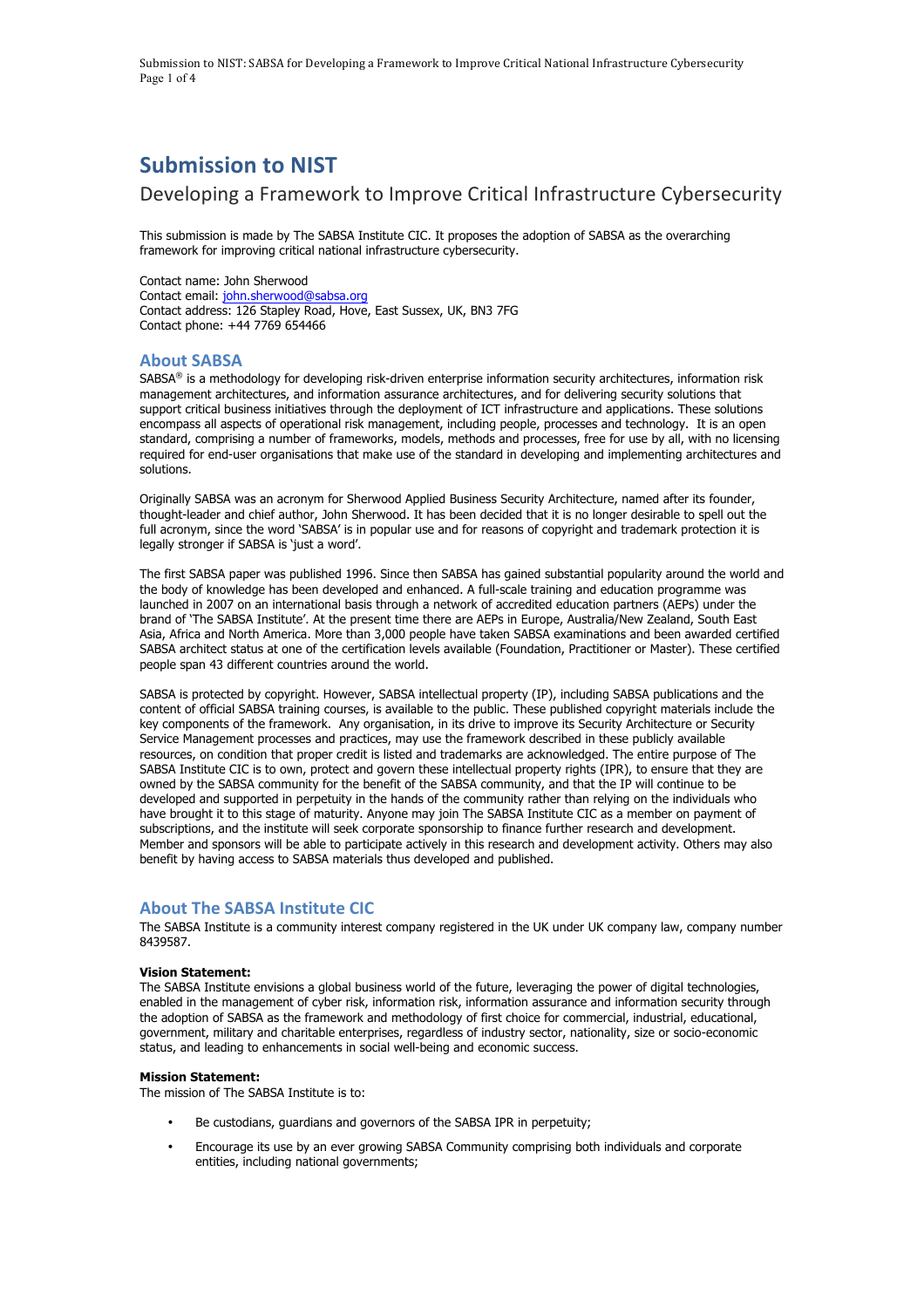Submission to NIST: SABSA for Developing a Framework to Improve Critical National Infrastructure Cybersecurity Page 2 of 4

- • Enable governments to adopt SABSA as their framework and methodology of first choice without favouring a particular commercial interest;
- Facilitate, lead and co-ordinate the future development of the SABSA IP;
- Govern the integrity of the IP and its application throughout the SABSA Community.
- • Encourage and support the lifelong personal and/or corporate development of members of the SABSA Community;
- Raise the level of competence and qualification of SABSA practitioners;
- • Provide thought leadership so as to initiate, develop, evaluate and disseminate SABSA thinking, tools, techniques and practices.

#### **Core Values**

The core values of The SABSA Institute are:

 **Benefit for Stakeholders:** We focus on meeting the emerging needs of all our stakeholders in the SABSA Community;

 **Inclusive Culture:** We have an inclusive culture and positive attitude towards the SABSA Community; all those with a professional or personal interest in the activities and goals of the SABSA Institute are welcome in the SABSA Community;

 **Collaborative Approach:** We encourage sharing and collaboration between all members of the SABSA Community for the overall benefit of all, whether or not these members are formal, informal, de facto or future joiners;

 **Global Business Enablement:** We facilitate and encourage change towards a business-enabled, risk-driven, trusted, assured and secured digital society and economy on a global basis.

## **Business Objectives**

The business objectives of The SABSA Institute are to:

- • Grow the overall membership base and achieve a critical mass of the membership of the Institute, both individual members and corporate sponsors;
- • Win support for, engagement with, and financial sponsorship for the Institute from corporate entities across all industry sectors and nations;
- • Increase awareness of the Institute, and achieve recognition for its contribution to better information assurance, security and risk management practice;
- • Increase the uptake of SABSA personal development and education through Institute programmes and qualifications;
- • Develop relevant revenue streams to support the business operations of the Institute and for investment in further development of the SABSA IP;
- • Develop the Institute's structure, systems, intellectual capital and financial strength so as to enable the organisation to fulfil its mission and to realise its vision.

#### **Stakeholders**

We see the stakeholders as belonging to the following major groups:

## **Th SABSA Community at Large**

 The community includes all persons and corporate organisations with a professional or personal interest in the activities and goals of The SABSA Institute.

## **Individual Members of the Institute**

Those individuals who choose to become registered as Members and to pay annual subscriptions.

#### **Chartered Members**

 Individual Members who have chosen to enter and pass The SABSA Institute examinations and thus become qualified at Foundation, Practitioner or Master level.

#### **Corporate Sponsors of the Institute**

 Corporate bodies from industry, commerce, education, government, military and charitable work that have a sufficient interest to invest either financial support, or human resources, or both, in the development of the SABSA IP for the benefit of the entire community, including the benefits to them.

#### **Corporate and Governmental Users of SABSA**

 Corporate bodies, especially large publicly owned companies quoted on stock exchanges and governments and their agencies whose internal governance requires them to be fair, equitable and duly diligent in the expenditure of their funds, and who cannot choose to adopt SABSA without a high level of assurance as to its provenance, longevity and freedom from commercial exploitation.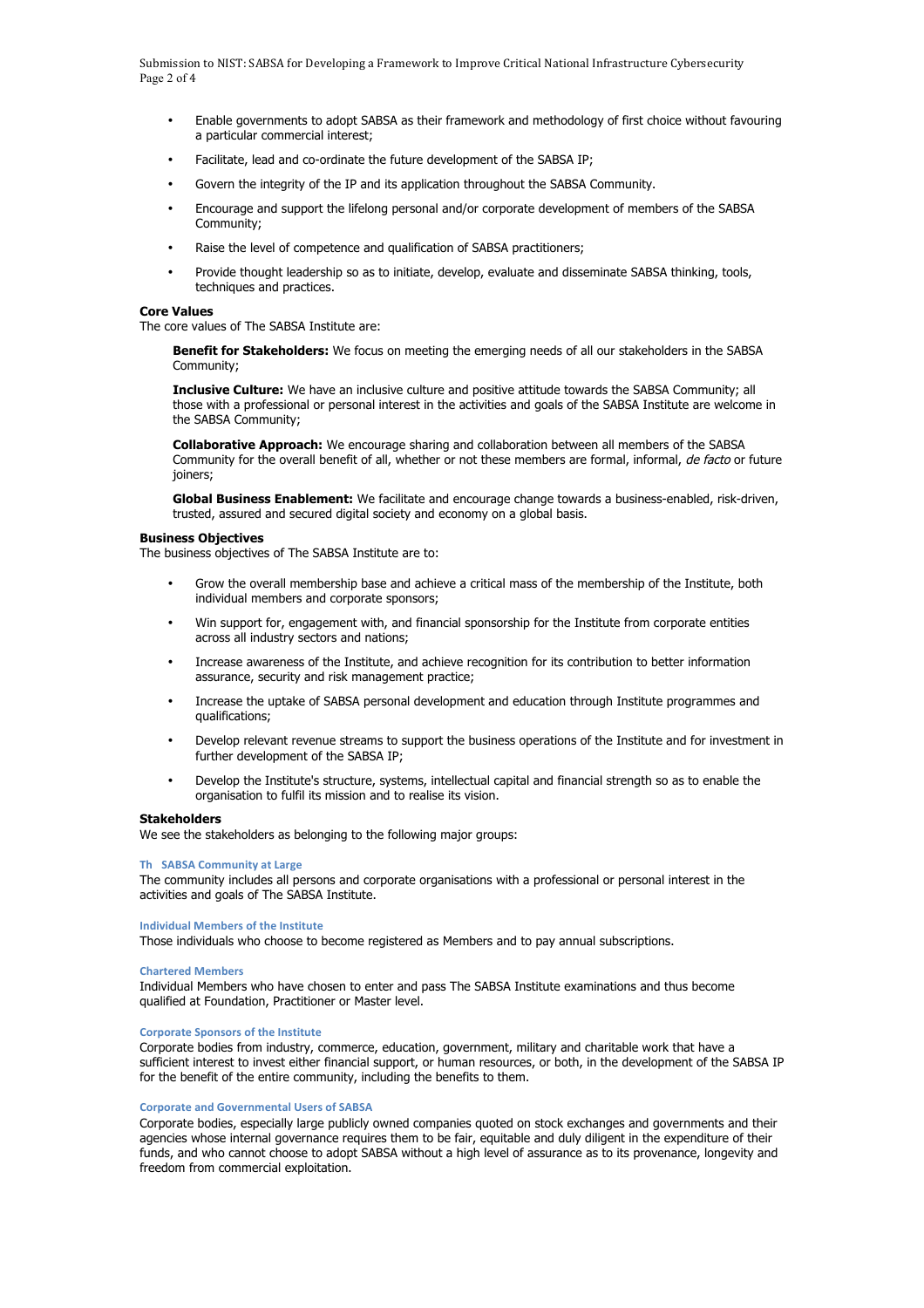Submission to NIST: SABSA for Developing a Framework to Improve Critical National Infrastructure Cybersecurity Page 3 of 4

#### **Regulators**

 Initially these include the UK Secretary of State for Business, Innovation and Skills and the UK Community Interest Companies Regulator who will regulate The SABSA Institute to create the assurance referred to in the previous section.

 However, many corporate users of SABSA are (and/or will in the future be) regulated firms in industries such as banking, insurance, civil aviation, energy provision, pharmaceuticals, road and rail transport, telecommunications and critical national infrastructure in general. Part of the regulation of these industries is to set requirements for risk management, including information risk management, and to supervise the implementation of solutions that are compliant with the regulations. We propose SABSA as a tool that will assist with this regulatory process, enabling regulated firms better to demonstrate their levels of compliance.

## **Benefits of Adopting SABSA for Developing a Framework to Improve Critical Infrastructure Cybersecurity**

#### **Economic Advantage**

 SABSA is a world-leading approach to the development and deployment of solutions to manage cyber risk, assurance and security in a globally accelerating digital business environment. All national governments need to be able to position themselves at the heart of such developments so as to leverage the best economic advantage for the country and to support investment in its digital economy. By adopting SABSA a government will be recognizing the importance of advanced thought leadership in risk management and the economic benefits it can bring.

#### **Cyber Security**

 There are many standards out in the world that suggest solution approaches to cyber security. The problem is that none of these really relate back in a traceable way to the business risks in the specific environment in which the changing. SABSA is quite different inasmuch as it is a process-based architectural approach that does not anticipate specific threats or mitigating solutions but instead embraces all possible threat scenarios and solutions known at the time of the solution development. In allows for all other standards and approaches to be embraced and thus is completely open minded and divergent in its thinking, rather than a convergent approach that lacks flexibility and agility to deal with an ever changing cyber risk environment. organisation operates, an environment in which the threat landscape and the available solutions are constantly

 In particular SABSA has at its heart the Business Attributes Profiling method that allows requirements definition in business risk related terms and puts measurable performance indicators and measurable key risk indicators in place that can be used in scorecards and dashboards to report the on-going performance of deployed solutions against the business requirements. It is this approach that has led to close cooperation between The SABSA Institute and The Open Group in the development of Next generation TOGAF. This joint development puts SABSA Business Attributes Profiling (BAP) at the heart of the TOGAF Architecture Development Method (ADM) for requirements management – not just for security, but also for all aspects of business requirements definition. Both the Architecture Forum and the methodology. The method is broad ranging and allows all possible requirements to be addressed. In particular it emphasises the relationship between the architecture of business operational capabilities and the management of operational risk. Unless business capabilities are designed and built with downstream operational risk in mind they are unlikely to be fit for purpose in managing those risks. It is this disconnect that gives so much trouble in our current environments and one that is a major cause of some of the inadequacies of some current approaches to cyber risk management. SABSA addresses this issue more thoroughly than any other methodology currently Security Forum of The Open Group embrace this approach as the leading edge of requirement management available.

#### **Innovation Leadership**

 In this age of digital business those who lead innovation gain the most social and economic benefit. Any national government that adopts the SABSA approach to protecting critical national infrastructure (CNI) and to managing cyber risk will have an immediate advantage over those that do not.

#### **Social Responsibility**

 The SABSA community comprises individuals, corporations, governments and universities who use SABSA to advance their professional aims, ambitions and objectives in the digital business world. When they do this it enhances both their personal and professional lives, improves their sense of self-worth and makes them feel good about their contributions to a better society.

#### **Skills Development**

 New skills, competencies and tools are essential to both national and international economic success in the digital age. SABSA is itself a tool-kit and the SABSA Education Programme develops professional competencies to support its deployment. See below for more information on the SABSA Education, Training and Certification programme.

## **SABSA Education Programme**

#### **The SABSA Body of Knowledge**

 SABSA is a body of academic knowledge and an associated set of competencies for practitioners of SABSA. It cyber risk management architectures, and information assurance architectures, and for delivering security solutions comprises a methodology for developing risk-driven enterprise information security architectures, information and